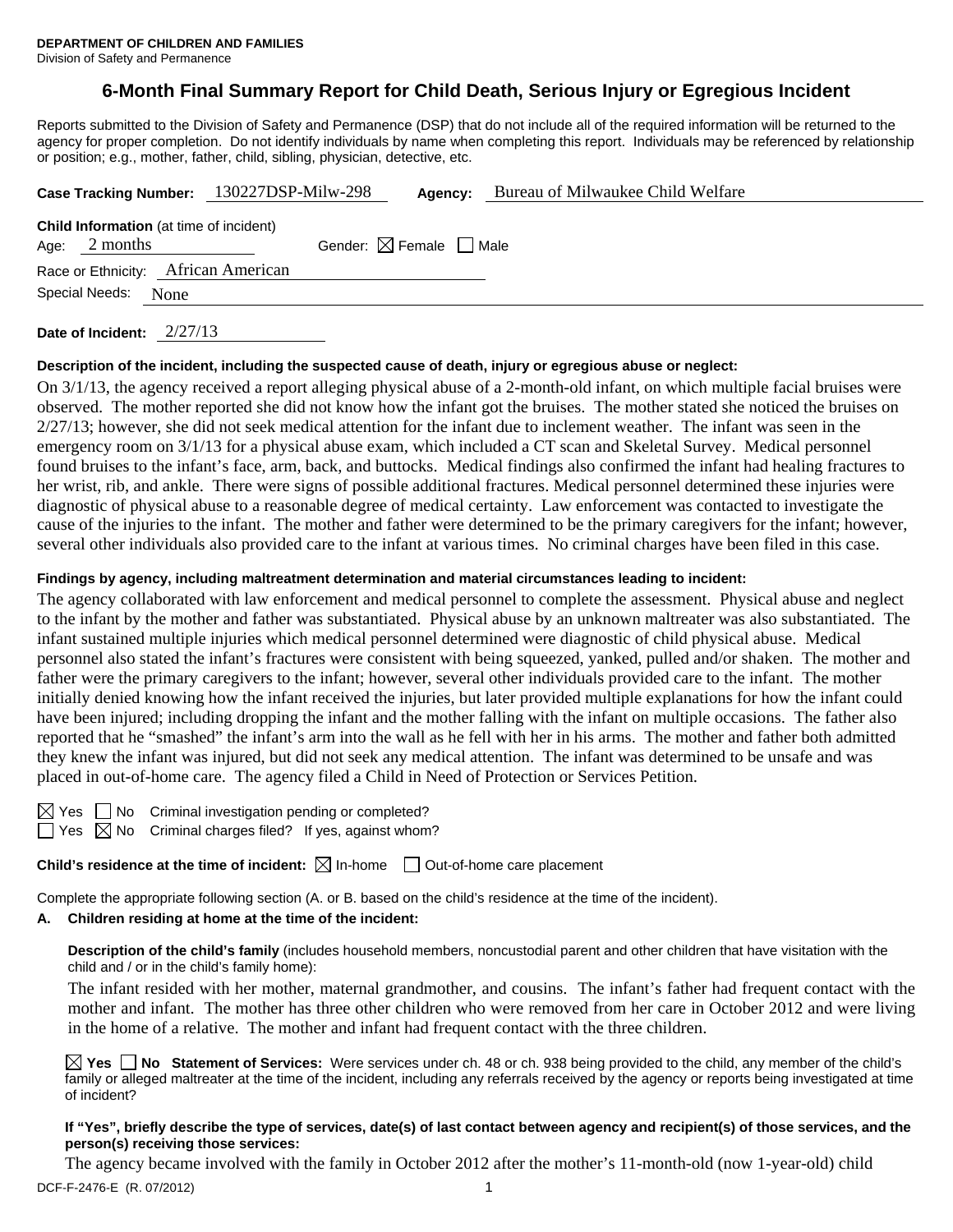received severe burns to her face by the mother's boyfriend. The mother's three children were determined to be unsafe and were placed in out-of-home care with a relative. The agency filed Child in Need of Protection or Services Petitions and opened the case for ongoing case management services. The infant was born in January 2013 and the agency continued to provide monitoring and services to the mother while the infant remained in her care. The case manager had contact with the mother and infant on 2/28/13. The case manager observed the bruising to the infant's face on 2/28/13, which prompted the infant to be taken for medical attention on 3/1/13.

**Summary of all involvement in services as adults under ch. 48 or ch. 938 by child's parents or alleged maltreater in the previous five years:** (Does not include the current incident.)

The family has been receiving ongoing case management and foster care services since 10/17/12.

#### **Summary of actions taken by the agency under ch. 48, including any investigation of a report or referrals to services involving the child, any member of the child's family living in this household and the child's parents and alleged maltreater.** (Does not include the current incident.)

(Note: Screened out reports listed in this section may include only the date of the report, screening decision, and if a referral to services occurred at Access. Reports that do not constitute a reasonable suspicion of maltreatment or a reason to believe that the child is threatened with harm are not required to be screened in for an initial assessment, and no further action is required by the agency.)

On 9/21/12, the agency screened in a report alleging physical abuse to the mother's 11-month-old child by the mother's boyfriend. Physical abuse by the mother's boyfriend was substantiated. The mother's three children were removed from the home and placed in the care of a relative.

On 2/25/13, the agency screened out a report alleging neglect to the mother's four children.

On 3/5/13, the agency screened in a report alleging physical abuse to the mother's four children. The maltreatment allegations involving the three children living in out-of-home care were unsubstantiated. The children continue to reside in out-of-home care and the case remains open for ongoing case management services.

### **Summary of any investigation involving the child, any member of the child's family and alleged maltreater conducted under ch. 48 or ch. 938 and any services provided to the child and child's family since the date of the incident:**

The agency screened in and assessed allegations of physical abuse to the infant, as well as additional allegations of physical and sexual abuse involving the children living in out-of-home care. Physical abuse to the infant by the mother, father and an unknown maltreater was substantiated. Neglect to the infant by the mother and father was also substantiated. Allegations of physical and sexual abuse to the children living in out-of-home care were unsubstantiated. The infant was determined to be unsafe and was placed in out-of-home care. The agency filed a Child in Need of Protection or Services petition and the family continues to receive ongoing case management services.

### **B. Children residing in out-of-home (OHC) placement at time of incident:**

### **Description of the OHC placement and basis for decision to place child there:**

### **Description of all other persons residing in the OHC placement home:**

**Licensing history:** Including type of license, duration of license, summary of any violations by licensee or an employee of licensee that constitutes a substantial failure to protect and promote the welfare of the child.

### **Summary of any actions taken by agency in response to the incident:** (Check all that apply.)

| $\boxtimes$            | Screening of Access report                           | Attempted or successful reunification             |
|------------------------|------------------------------------------------------|---------------------------------------------------|
| $\overline{\boxtimes}$ | Protective plan implemented                          | Referral to services                              |
|                        | Initial assessment conducted                         | <b>Transportation assistance</b>                  |
|                        | Safety plan implemented                              | Collaboration with law enforcement                |
| MMO                    | Temporary physical custody of child                  | Collaboration with medical professionals          |
|                        | Petitioned for court order / CHIPS (child in need of | Supervised visitation                             |
|                        | protection or services)                              | Case remains open for services                    |
| $\boxtimes$            | Placement into foster home                           | Case closed by agency                             |
| $\Box$                 | <b>Placement with relatives</b>                      | Initiated efforts to address or enhance community |
| 岗                      | Ongoing Services case management                     | collaboration on CA/N cases                       |
|                        |                                                      | Other (describe):                                 |
|                        |                                                      |                                                   |

### **FOR DSP COMPLETION ONLY:**